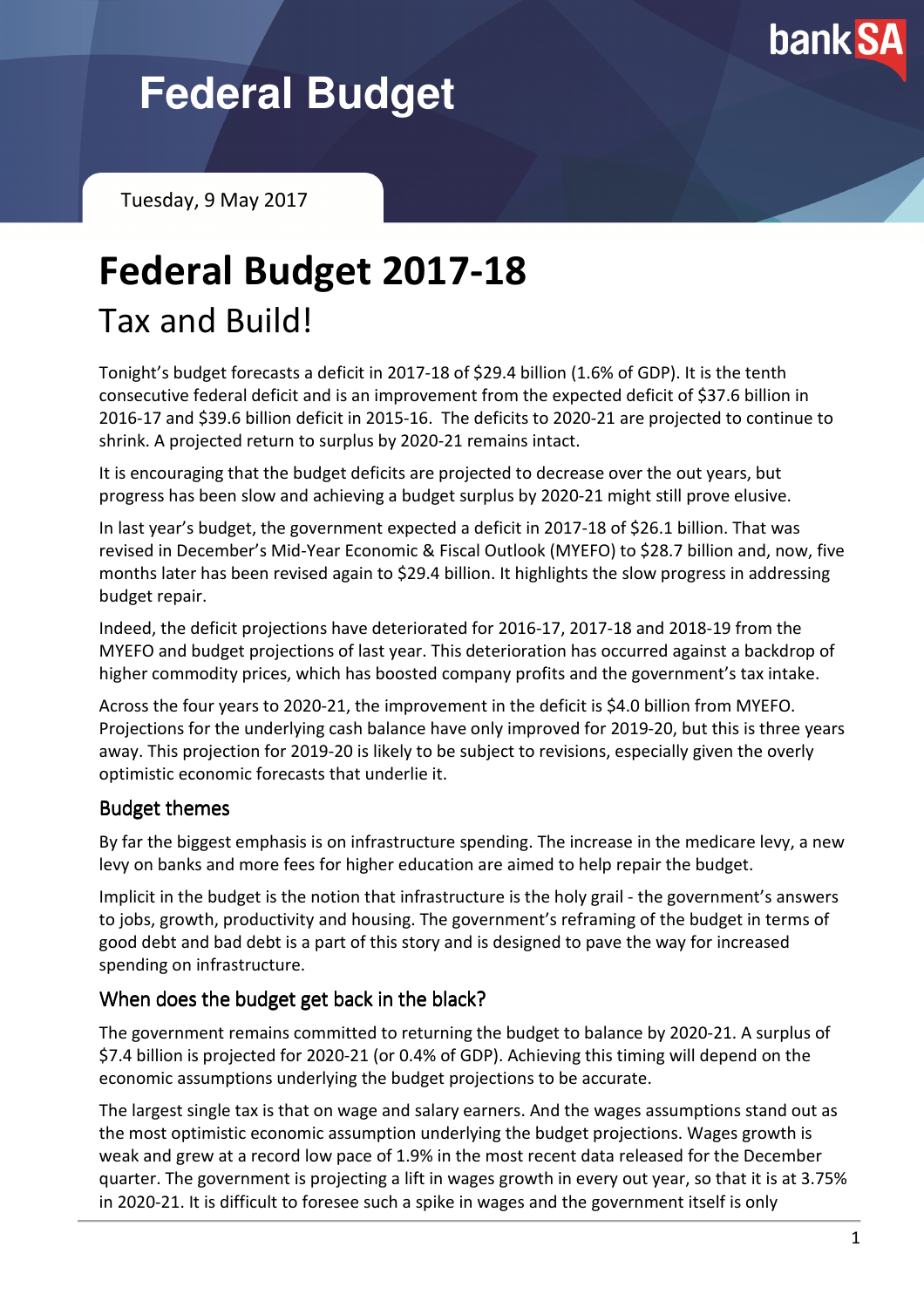forecasting a modest fall in the unemployment rate in its own projections. With wages accounting for a big chunk of tax revenues, there is a possibility the budget will not get back to the black by 2020-21.

There are good reasons not to move too quickly in balancing the budget because there are risks to the economic outlook. The Australian economy still has some fragilities has it transitions away from mining investment towards more diversified growth.

### "Good" versus "bad" debt?

There will be a change to the way government reports debt and links it to spending by distinguishing between "good debt" and "bad debt". In past budgets all debt has been lumped together, whether it is for capital or recurrent purposes.

In this budget, the government separates debt for capital spending, labelled as good debt, and debt for recurrent spending, labelled as bad debt.

Capital spending is that which lifts "productive capacity and produces future income" (such as infrastructure). Recurrent spending is considered spending for day-to-day expenses, such as welfare and education.

### How do these changes impact the budget bottom line?

There is some merit in separating good debt from bad debt. Spending restraint is a critical element of fiscal discipline. Separating recurrent and capital spending can help improve the fiscal debate about how to fund everyday running costs of government and longer-run infrastructure needs.

But both debts still have to be repaid. No debt is costless. Moreover, the ratings agencies will continue to focus on total debt.

The government separates good and bad debt by reporting the net operating balance alongside the underlying cash balance. The net operating balance is useful when assessing the sustainability of government operations. It is the balance between revenue and recurrent expenses and excludes expenditure on the acquisition of capital assets.

The underlying cash balance is the most useful measure when thinking about the impact of the budget on the economy. The underlying cash balance remains the key measure and basis for fiscal strategy.

It is arguable whether borrowing for infrastructure projects is always good. Accounting classifications do not turn particular infrastructure projects into productivity-enhancing investment that yield a proper return. Therefore, infrastructure-project selection is critical.

It is also debateable whether recurrent spending is all bad. Spending on areas like education and healthcare are examples of recurrent spending; but, they can improve productivity and are investments in human capital.

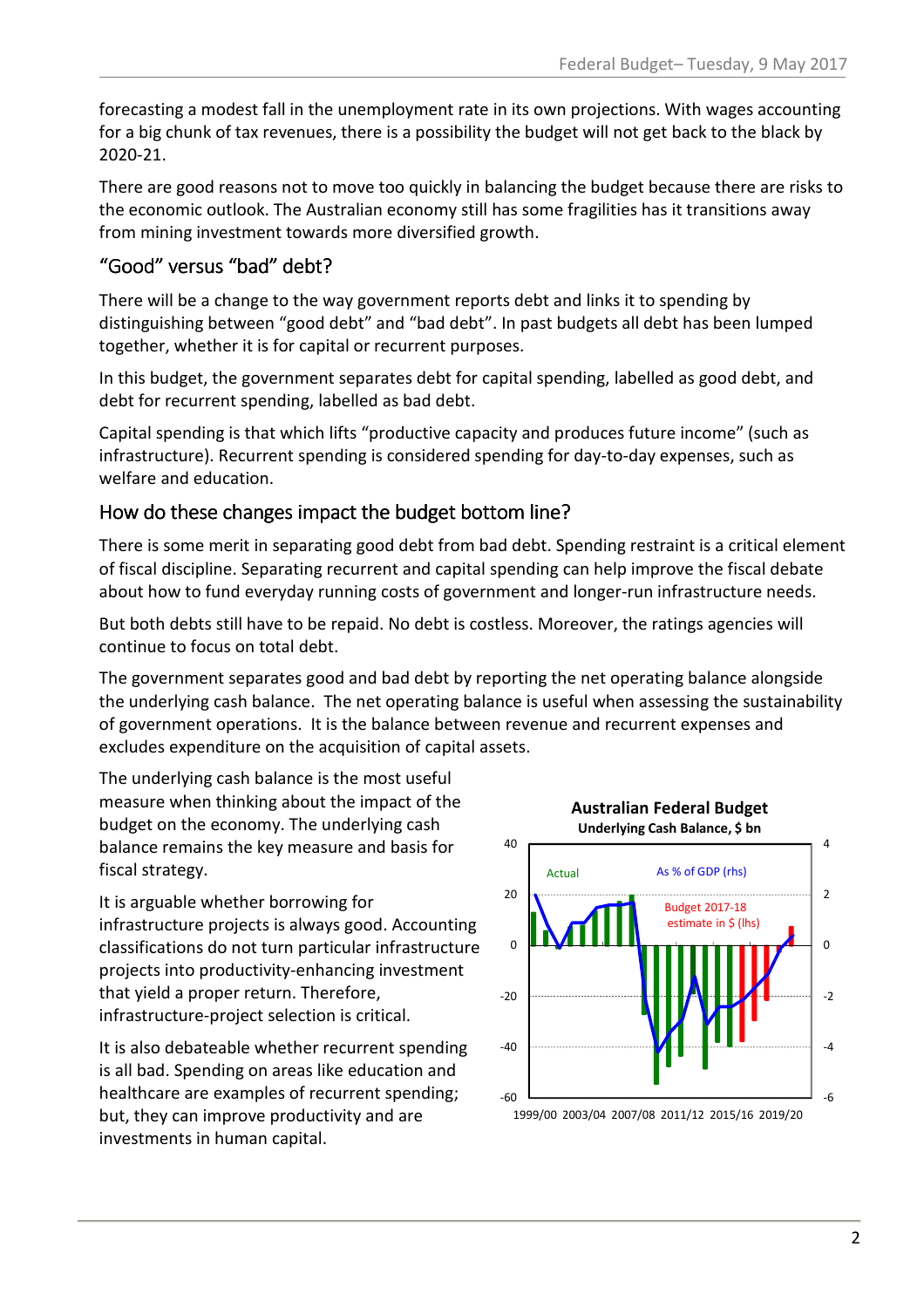#### Budget aggregates and major economic parameters<sup>(b)</sup>

|                                              | <b>Actual</b> |         | <b>Estimates</b> |         |         | <b>Projections</b> |  |
|----------------------------------------------|---------------|---------|------------------|---------|---------|--------------------|--|
|                                              | 2015-16       | 2016-17 | 2017-18          | 2018-19 | 2019-20 | 2020-21            |  |
| Underlying cash balance (\$b) <sup>(a)</sup> | $-39.6$       | $-37.6$ | $-29.4$          | $-21.4$ | $-2.5$  | 7.4                |  |
| Per cent of GDP                              | $-2.4$        | $-2.1$  | $-1.6$           | $-1.1$  | $-0.1$  | $0.4^{\circ}$      |  |
| Net operating balance (\$b)                  | $-33.6$       | $-38.7$ | $-19.8$          | $-10.8$ | 7.6     | 17.5               |  |
| Per cent of GDP                              | $-2.0$        | $-2.2$  | $-1.1$           | $-0.6$  | 0.4     | 0.8                |  |

(a) Excludes expected net Future Fund earnings before 2020-21.

|                      | <b>Outcomes</b> |         | <b>Forecasts</b> |         |         | <b>Projections</b> |  |
|----------------------|-----------------|---------|------------------|---------|---------|--------------------|--|
|                      | 2015-16         | 2016-17 | 2017-18          | 2018-19 | 2019-20 | 2020-21            |  |
| Real GDP             | 2.6             | 13/4    | 23/4             |         |         | 3                  |  |
| Employment           | 1.9             |         | 11/2             | 11/2    | 11/2    | 11/2               |  |
| Unemployment rate    | 5.7             | 53/4    | 53/4             | 51/2    | 51/2    | 51/4               |  |
| Consumer price index | 1.0             | n.      |                  | 21/4    | 21/2    | 21/2               |  |
| Wage price index     | 2.1             | 2       | 21/2             | 3       | 31/2    | 33/4               |  |
| Nominal GDP          | 2.3             | 6       | 4                | 4       | 41/2    | 43/4               |  |

(b) Year average growth unless otherwise stated. From 2015-16 to 2018-19, employment and the wage price index are through the year growth to the June quarter. The unemployment rate is the rate for the June quarter. The consumer price index is through the year growth to the June quarter

#### What about the economic forecasts underpinning the Budget?

Budget estimates are underpinned by assumptions for economic growth and incomes. The budget assumptions are relying on an improvement in growth and incomes to reduce the budget deficit.

The government is more confident about the world economic outlook and this has also helped improve their views on the domestic economic outlook. Treasurer Morrison in his last pre-budget speech said that he is more confident of "better days ahead". But Morrison also stressed that budget figuring would be based on conservative assumptions, especially in relation to commodity prices that are highly volatile.

The budget assumes an iron ore price of US\$55 per tonne and metallurgical coal at US\$120 per tonne. These assumptions look reasonable against current spot prices but are hopeful over the medium term.

The budget projections for wages growth stand out as overly optimistic. It leaves the government vulnerable to not achieving a budget surplus by 2020-21.

The budget revised downwards GDP growth to 1.75% for 2016-17 due to the impact of Cyclone Debbie on economic activity. A rebound to 2.75% growth is expected for 2017-18 and firmer growth of 3.0% is expected again in 2018-19. These forecasts seem reasonable. Our forecasts for economic growth are firmer in 2016-17, similar in 2017-18 and slightly firmer at 3.2% for 2018-19.

The period of very weak income growth is over. The recovery in commodity prices last year has helped incomes recover, although it has been partially offset by weak wage inflation. Nominal GDP growth (the tax base) has picked up sharply after an extended period of weakness. Nominal GDP is expected to rise sharply to 6.0% in 2017-18, after only 2.3% growth in 2016-17. Nominal GDP growth of 4.0% is then expected for 2018-19 and in 2019-20. Our forecasts for nominal GDP are lower in 2017-18 at 5.0% and at 3.5% in 2018-19.

#### Is our AAA credit rating at risk?

Australia's government debt position is better than many other advanced economies and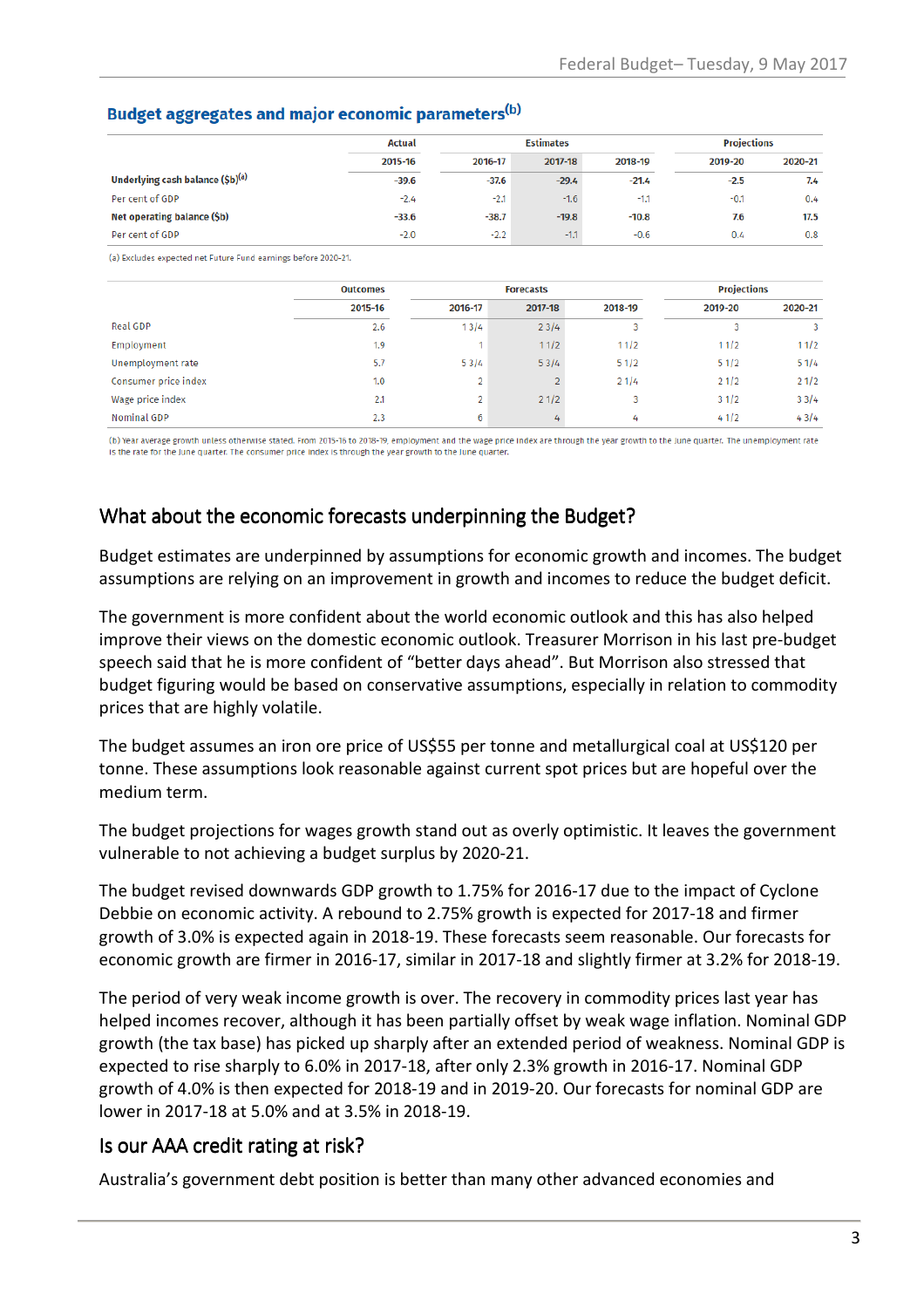government debt repayments are not onerous.

Australia is in an elite club of nations with a sovereign credit rating of AAA. This rating has been in danger ever since S&P attached a negative outlook to Australia in July last year, suggesting a downgrade remains a possibility. Ratings agencies require confidence in the government's ability to materially reduce budget deficits and return to a balanced budget by 2020-21

In the wake of the budget delivery, both Moody's and Fitch have provided positive commentary. Moody's remarked that the budget path was "very similar to prior updates" and that there is "nothing particularly worrying" about the budget. S&P have yet to comment.

We expect that the risk of a downgrade will remain, but a downgrade is not imminent or certain.

#### Will tonight's Budget build consumer confidence?

Housing affordability has been a big issue for Australians. Therefore, some measures to address housing affordability in the budget are a positive for the consumer. However, these measures only tinker at the edges.

For consumers, there were also no 'sugar-hits' from the budget; there were no large scale tax cuts or handouts which would have had an obvious positive (but likely temporary) boost for consumer sentiment.

Consumer confidence has been close to neutral in recent months, according to the MI-Westpac index. The increase to the Medicare levy could be a slight dampener for consumer confidence.

#### How about business confidence?

The big spending on infrastructure projects will be beneficial for businesses. Other major positives for business in the budget included the proposal to push forward with the company tax cut and the extension to the instant depreciation write-off for small businesses. These measures should help business confidence hold up. However, the company tax cut was previously announced in last year's budget. The last reading on business confidence taken ahead of the budget showed business confidence hit a seven-year high.

#### What is has been done about housing affordability and will it work?

There were some positive measures that should assist in tackling housing affordability, although only at the margin (see below for more details). Some government measures in the past, such as first home owner grants, only boosted demand, pushed prices higher, and actually may have worsened affordability over the long-term. Thankfully, the government has refrained from implementing many demand-boosting policies.

Housing affordability is a complex issue that cannot be solved easily. A lack of supply over the past decade, strong population growth and low interest rates have all helped to prop up house prices to their current lofty levels.

#### What does the budget mean for economic growth in 2017-18?

In this Budget, the Government didn't tighten its belt sharply, nor did it go on a massive spending spree. However, the infrastructure spending plans announced in the Budget will support Australia's economic growth and productivity in coming years, as the boost from dwelling investment wanes.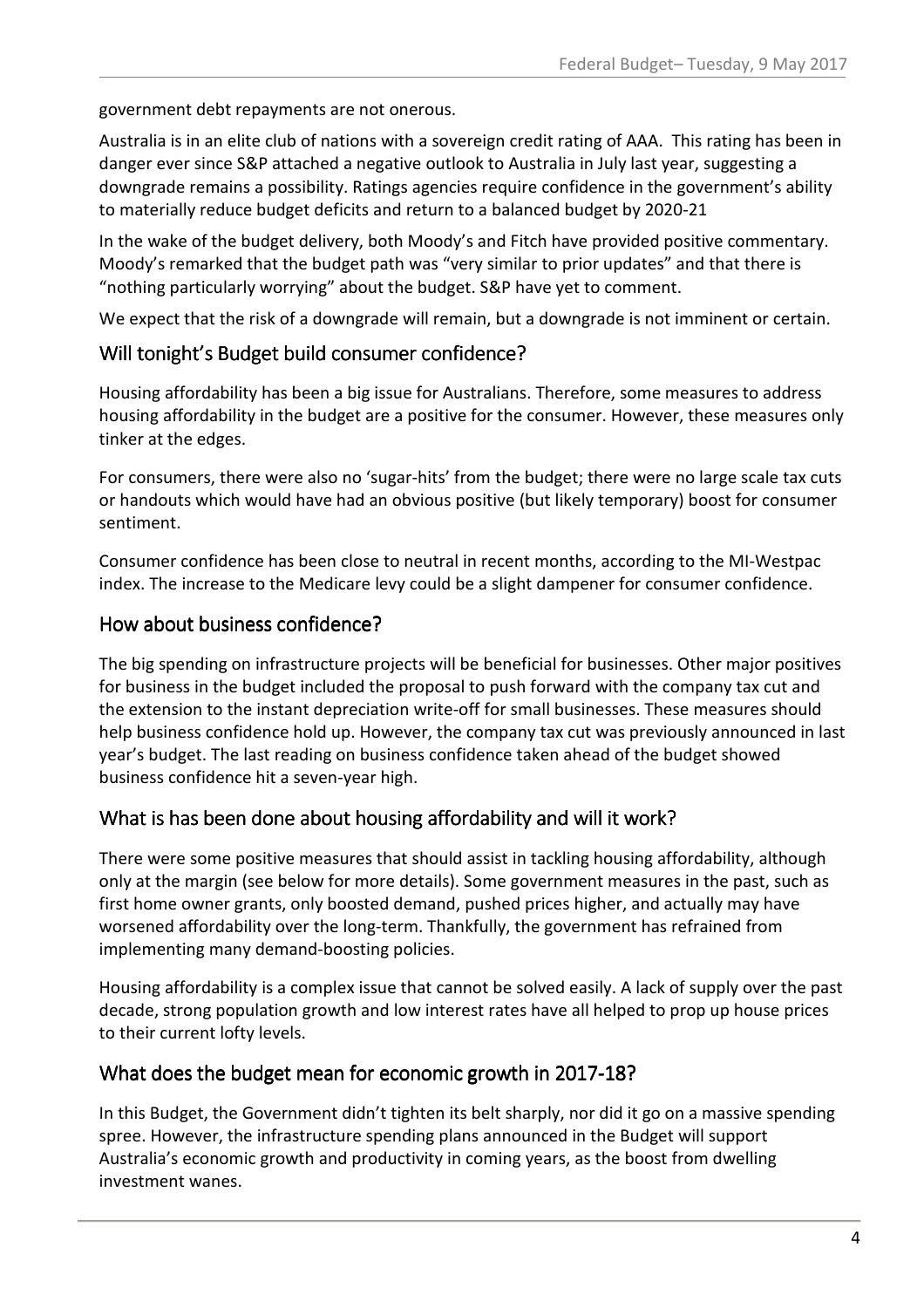### The budget and interest rates

The budget forecasts solid economic growth in 2017-18. Inflation, however, is forecast to remain low, suggesting a rate hike is not likely in the near term. However, concerns around heated housing market activity and the high level of household indebtedness suggest an interest rate cut is also unlikely this year. In contrast, the US Federal Reserve is likely to follow up its March rate hike with two further rate hikes this year. The Fed is also expected to begin tapering its balance sheet later this year. US bond yields are likely to continue to experience upward pressure as a result of the winding back of monetary easing in the US. Australian bonds have been tracking closely with US bond yields. We expect this to continue with Australian bond and swap yields dragged higher by US bond yields, although not by as much.

Nothing in tonight's budget changes the near-term outlook for the Reserve Bank.

#### The budget and the Australian dollar

The Australian dollar fell to a four-month low following the release of weak retailing data earlier in the day. The release of the budget failed to revive the currency, which softened further, hitting a fresh low of 73.29 US cents. The Aussie dollar has declined since mid March, tracking weakness in the iron ore price. The direction of the AUD over the next six months will depend upon interest rate differentials and movements in commodity prices. We expect the AUD/USD to sit near US 75 cents at the end of 2017, given our expectation commodity prices will not revisit their 2016 lows and that rate hikes from the US Federal Reserve are mostly priced in by financial markets.

#### Key budget initiatives

#### For businesses:

- Small businesses with turnover less than \$10 million will get an extension of the immediate tax deduction for assets costing up to \$20k, which was due to end 30 June 2017.
- Commitment to lowering the company tax rate to 25% for all businesses by 2026-27 which was announced in the previous budget. A cut to the company tax rate is expected to provide a lift to the economy, boosting jobs, investment and wages, although the impact may take some time. Treasury estimates that it will grow the economy by 1% after a decade.
- The corporate tax rate cut is a start, but needs to be complemented by a broader structural reform of taxation that makes our tax base more stable and does not penalise growth, investment or incentives.
- The Government will provide up to \$300 million over two years to establish a National Partnership on Regulatory Reform (NPRR) to reduce regulatory restrictions on small businesses.

#### Housing: Housing:

- From 1 July, savers can salary sacrifice extra contributions into their super account up to a maximum of \$30,000 in total and \$15,000 in a single year. They can withdraw that cash from 1 July 2018 and onwards.
- A "ghost house tax" to be imposed on foreign owners, who leave their properties vacant for at least six months of the year.
- Changes to capital gains tax (CGT) for foreign residents.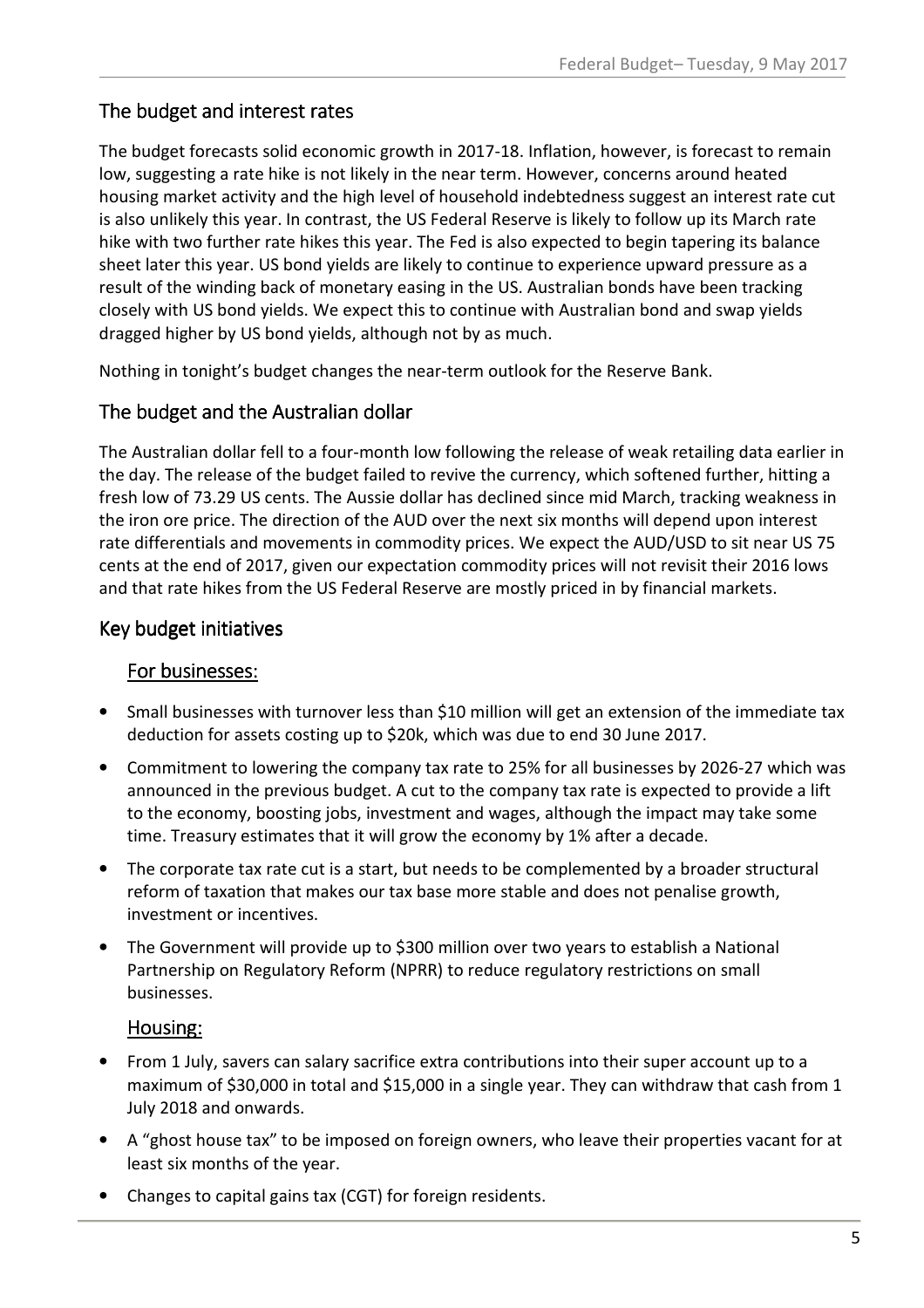- Introducing a 50% cap on foreign ownership in new developments.
- A "bond aggregator model" which allow easily accessible loans at lower interest rates and for longer-terms for community housing associations. The model allows community housing associations access to bond markets as an alternative and more stable form of funding.
- Allowing a non-concessional contribution to superannuation of up to \$300k for persons aged 65 or over for from the proceeds of selling their home. Exemptions for retirees who downsize and sell their homes on new superannuation caps of \$100k in after-tax contributions and \$1.6 million in retirement accounts.
- No abolition of negative gearing, but a tightening of rules for what is tax deductible. The deduction of travel expenses will no longer be allowed and there are now limitations on depreciation on plant and equipment deductions.

#### Infrastructure: Infrastructure:

- The government is delivering \$75 billion infrastructure funding and financing from 2017-18 to 2026-27. This budget expands the use of equity and debt financing to fund infrastructure projects. Infrastructure investment should improve productivity, boost jobs and expand economic growth.
- The key projects are:
	- $\circ$  Western Sydney airport. The government plans to make an equity investment of up to \$5.3 billion in WSA Co, a new Commonwealth-owned company, to fund the first stage of development of Western Sydney airport at Badgerys Creek. Works will commence by 2018 and operations begin by 2026.
	- o Melbourne to Brisbane inland rail project.
	- o \$1 billion in additional infrastructure funding for Victoria, including \$500 million to upgrade regional rail and \$30 million to support planning for a rail link from the Melbourne CBD to Tullamarine Airport.
	- o In Queensland, the government is providing \$844 million from 2017-18 for new Bruce Highway priority projects.
	- $\circ$  In Western Australia, the government is giving \$1.6 billion for new projects.
	- o Expansion of Snowy Hydro power plant.
- The Government is establishing the Infrastructure and Project Financing Agency on 1 July 2017 to assist in the identification, development and assessment of equity and debt financing options for investment in major infrastructure projects.

#### Education: Education:

- In "Gonski 2.0" the Government will deliver an \$18.6 billion education package for schools over the next decade, from 2018. The funding will be allocated based on needs-based school funding. This is, however, a smaller increase in funding than was scheduled previously by Labor. Funding to some private and Catholic schools will be cut or frozen.
- The higher education sector will have its funding cut by \$2.8 billion over four years. Students fees will increase by a total of 7.5%, phased in over four years starting in 2018, but all of the additional cost can be deferred on the Higher Education Loan Program (HELP) scheme. The repayment threshold for these loans will be lowered from income of \$51,957 (for 2018-19) to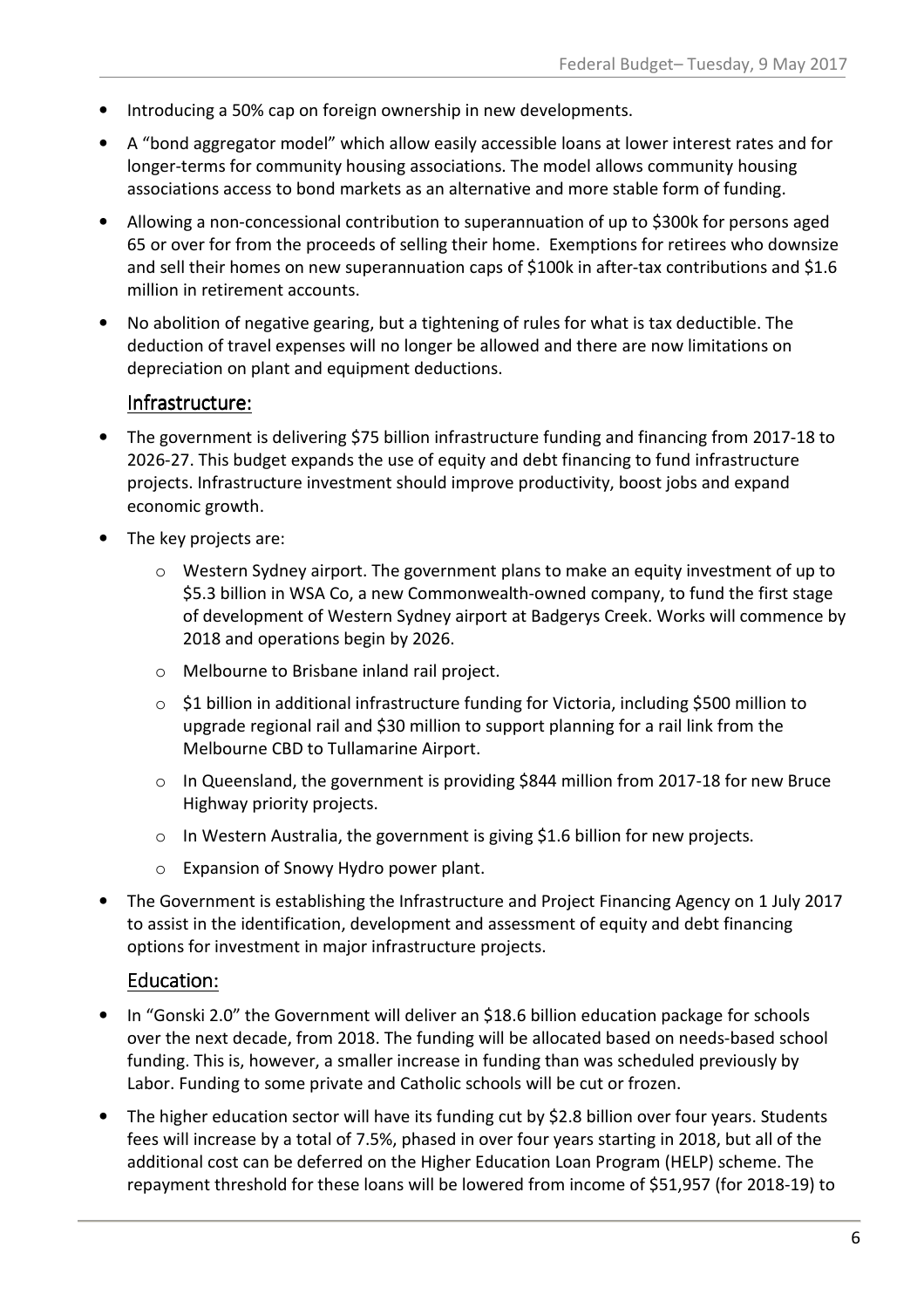income of \$42,000 in mid-2018, so students will begin repaying their loans earlier. Universities will face funding cuts. Universities will have to meet a 2.5% efficiency dividend on the Commonwealth Grant Scheme in 2018 and 2019 and elements of university funding will be contingent on performance.

### Welfare:

- Full funding of the National Disability Insurance Scheme by 2020, to support people with a significant and permanent disability.
- Strengthening participation requirements to ensure welfare recipients are looking for work, with penalties for deliberate non-compliance.
- Expansion of trial restricting welfare recipients from buying alcohol, gambling or withdrawing cash.
- Extension of homelessness service funding worth \$375 million over three years from 2018-19.

#### Health:

• The four-year freeze on Medicare rebates will lift this July for some GP visits, extending to specialists and medical procedures over the next three years. A standard GP consultation, which has remained at \$37.05 since 2013, will rise to \$40.

### Banking:

- A new bank levy of 6 basis points will be introduced on large banks with liabilities above \$100 billion (excluding customer deposits of less than \$250,000 and additional capital requirements).
- The Government will establish the Australian Financial Complaints Authority, as a one-stop shop for consumers and small businesses to resolve disputes. ASIC will have expanded powers to oversee this authority.
- A new banking executive accountability regime will be introduced.
- Open banking regime from 2018 to give customers power over their own data.